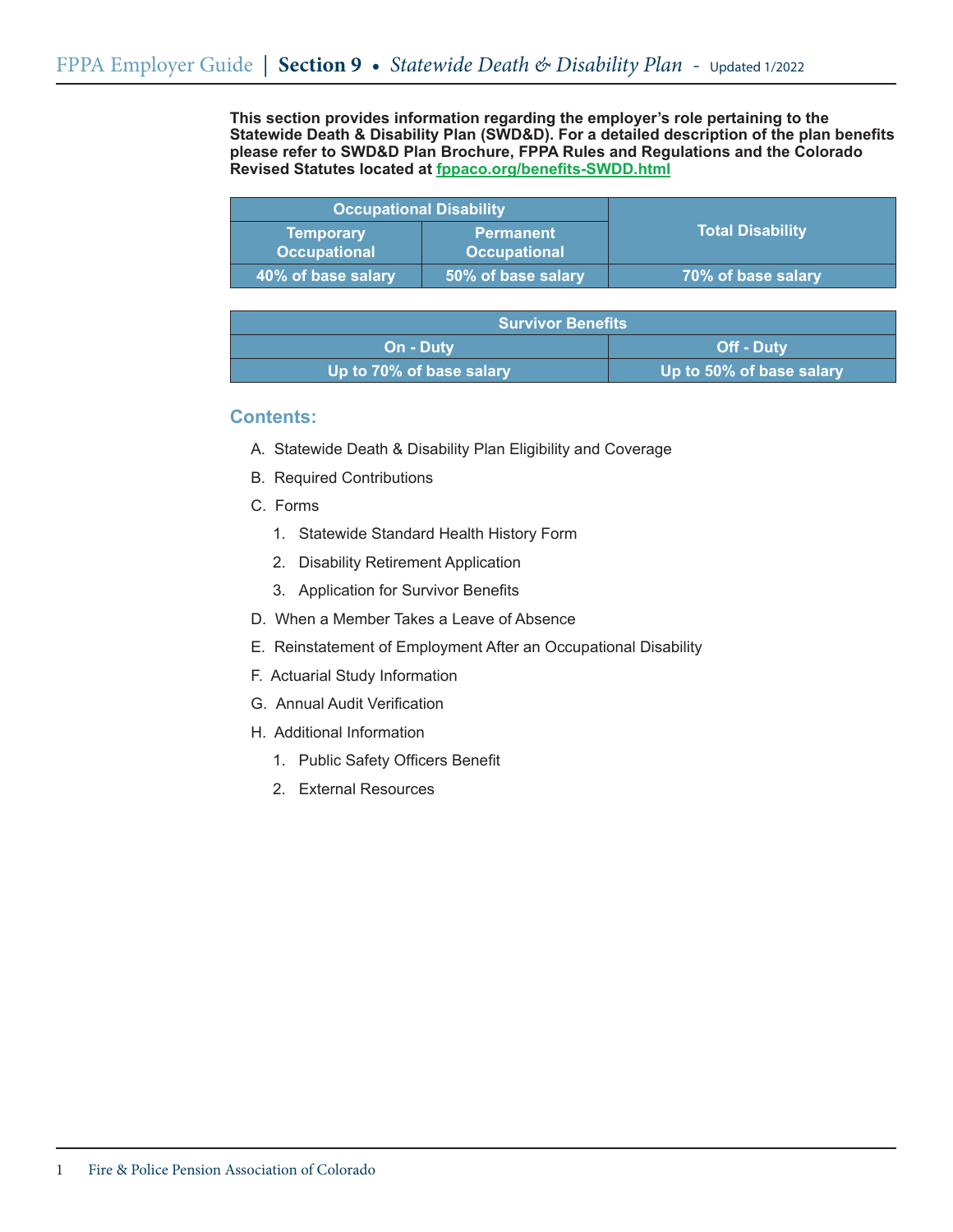### **Important**

A member should apply for disability retirement before leaving employment, but MUST apply within 180 days from their last day on the payroll. The member will NOT be eligible for disability benefits if they fail to apply for a disability retirement within 180 days from their last day on payroll,

## **A. Statewide Death & Disability Plan Eligibility and Coverage**

### **1. Eligibility**

The SWD&D Plan benefits are available for members not already eligible for normal retirement under a defined benefit plan, or members who have not met 25 years of accumulated service and age 55 under a money purchase plan.

Survivor benefits are only available for an eligible surviving spouse or dependent children. If the member dies and leaves no surviving spouse or dependent children. In this case, refer to the specific provisions of the member's retirement plan regarding payments to a beneficiary or estate.

However, no benefits are payable from the SWD&D Plan if:

- The member becomes disabled or dies after termination of employment and, consequently, eligibility for membership in the SWD&D Plan.
- A member becomes disabled or dies while they are on an unauthorized Leave of Absence.
- A member becomes disabled or dies while on an authorized leave of absence during which SWD&D Plan contributions were not made.
- The member is eligible for normal retirement under a defined benefit or hybrid plan, or has 25 years of service and attained age 55 under a money purchase plan and becomes disabled on or off-duty or dies **off-duty**.

#### **2. Coverage**

The Statewide Death & Disability Plan provides 24-hour coverage for members, both on and off duty.

- **1. Full-Time Employees** (Employees who work at least 1600 hours in any calendar year) Most police officers and firefighters employed full-time in Colorado are covered by the SWD&D Plan. Clerical staff is not covered by the SWD&D Plan.
- **2. Part-Time Employees** (Employees who work less than 1600 hours in any calendar year) If the employer has elected, part-time police officers and firefighters may also be covered under the SWD&D Plan. Coverage of part-time employees only includes permanent, regularly scheduled employees and does not include temporary or seasonal employees.

# **B. Required Contributions**

**For members hired by their current employer prior to January 1, 1997**, contributions to the SWD&D Plan were funded by the State of Colorado. No contributions are made to FPPA for these members, though current salary information should be maintained.

**For members hired by their current employer on or after January 1, 1997**, who is eligible for coverage under the SWD&D Plan, the contribution rate for January 1, 2021 – December 31, 2021 is currently set at 3.0% of base salary. The contribution rate for January 1, 2022 – December 31, 2022 will be 3.2% of base salary.

If a member was originally hired prior to January 1, 1997, separated service and then rehired after that date, contributions shall be made to the SWD&D Plan for that member at the current contribution rate.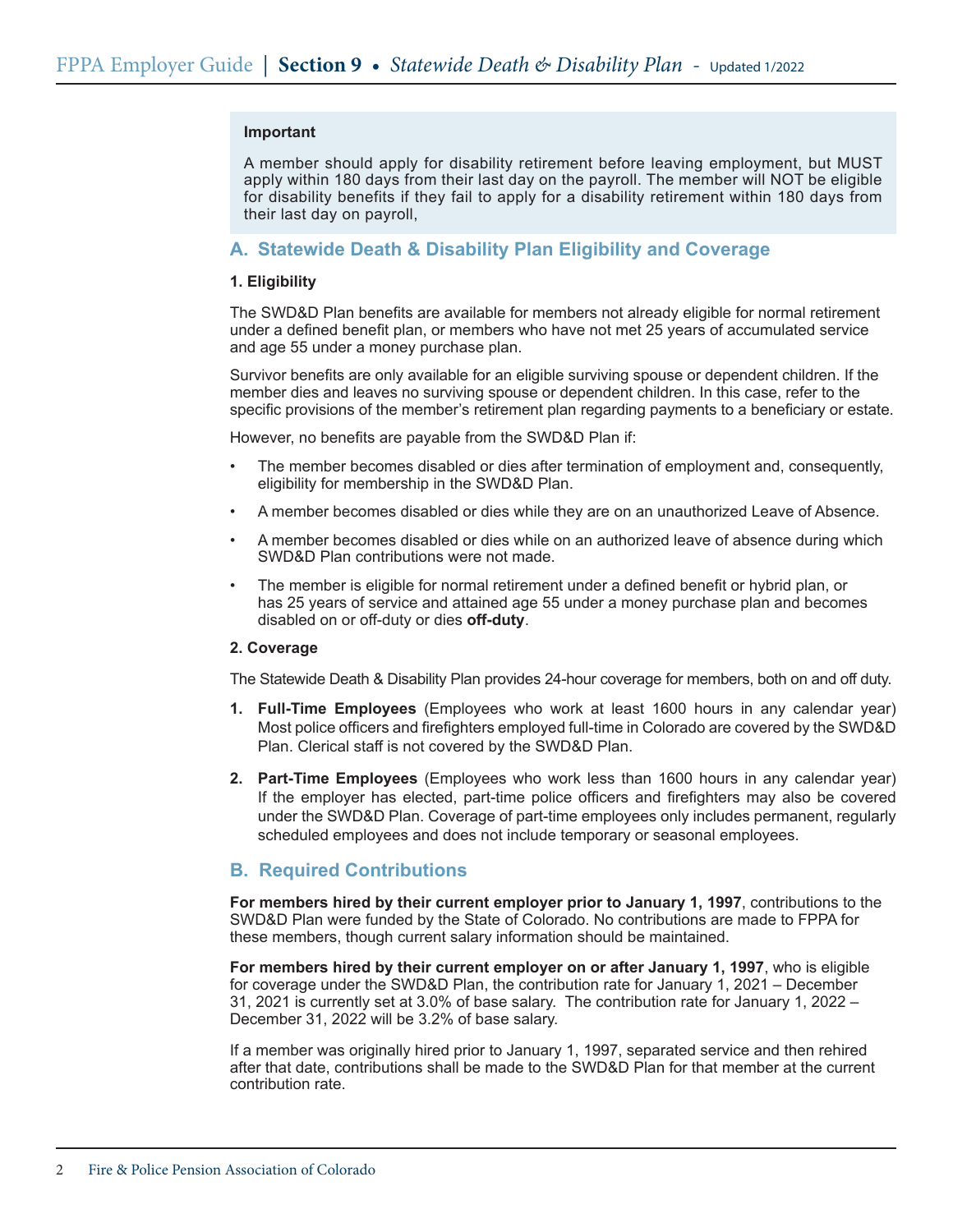The FPPA Board may adjust the contribution rate every year by two tenths of one percent (or .02). The Board's decision is based on the annual actuarial valuation.

It is a local decision as to whether the contribution is paid by the member, the employer (on behalf of the member) or split between the member and the employer.

#### **Rule 101.14 of the FPPA Rules and Regulations defines salary as:**

Salary, for the purpose of calculating the contribution to the Statewide Death & Disability Plan required by Section 31-31-811 (4), Colorado Revised Statutes, as amended, means base salary as defined in Rule 101.05, except that for Members who are not enrolled in the Statewide Defined Benefit Plan or the Statewide Money Purchase Plan, salary shall include Member contributions to any alternative retirement plan which are "picked up" by the employer.

SWD&D Plan contributions must be submitted based on the member's pensionable earnings (base salary). If a member takes an authorized leave of absence, then D&D contributions must be submitted based on the members' full pensionable earnings prior to the leave, or the employer may elect not to continue coverage.

**Note:** If contributions are not made for a member on an authorized leave of absence, coverage under the Statewide Death and Disability Plan shall be suspended.

#### **For a member who works for two employers concurrently and is covered by the SWD&D**

### **Rule 408.04 of the FPPA Rules and Regulations states:**

Contributions are required on all employment that qualifies for participation in the SWD&D plan, including situations were a member works for two employers concurrently. However, if a member becomes ineligible for coverage based on employment with one employer, the member is ineligible for coverage under the other employer.

#### **Plan by both employers:**

### **No SWD&D Plan contributions are made to FPPA for members eligible for normal retirement benefits under the following plans**

- The Statewide Defined Benefit Plan
- The Statewide Hybrid Plan Defined Benefit and Money Purchase Component
- The Colorado Springs New Hire Pension Plan Police and Fire Components
- The Statewide Defined Benefit Plan Supplemental Social Security Component
- An old hire defined benefit pension plan, or
- Members who have reached age 55 with 25 years of accumulated service and are participants under
	- The Statewide Money Purchase Plan,
	- The Statewide Hybrid Plan Money Purchase Component Only, or
	- A local money purchase plan.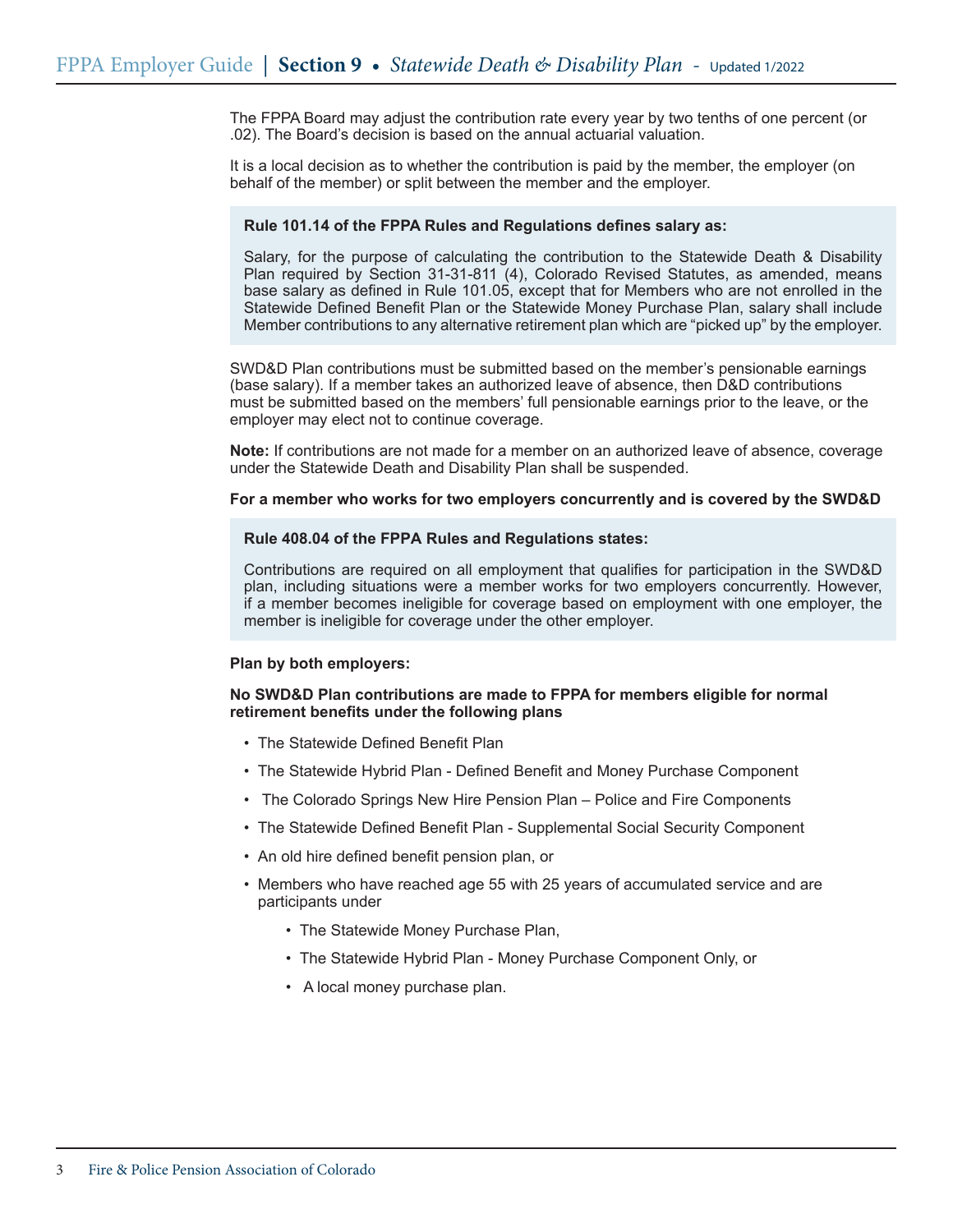## **C. Forms**

### **1.** *Statewide Standard Health History Form*

This form details an employee's health and medical history. To comply with state law, all members must complete and sign the form within 30 days from their first day of employment.

**Failure by the employer to timely file or fully complete the Statewide Health History Form with FPPA may result in the employer being liable for payment of benefits should a member die or become disabled because of a disability or medical condition the member had at the time of hire.**

### **2.** *Disability Retirement Application*

Employers must complete Packet 3 – Employer's Section and return the packet to the member for submittal along with the rest of the Disability Application. Some of the information required includes:

- employment status
- hire date, rank, and pensionable earnings (base salary)
- leave taken
- contributions to the member's retirement plan and the SWD&D Plan
- last day on the job
- \*last day on the payroll (see description below)
- **• a copy of the member's job description** (or statement of assigned duties) including whether the member was required to perform the duties listed in the job description on a regular basis.

The employer will also make a statement on the application indicating the member's reason for separation of employment and state any additional basis for disability. The employer must include documentation and any relevant evidence if an additional condition should be considered. If the member is found not disabled for the initial claimed condition, FPPA will then look to see if the employer lists an additional basis for disability.

## **\*Last Day on the Payroll – Disability Benefits and Survivor Benefits**

Once granted, benefits are payable from the day following the member's last day on the employer's payroll. The "last day on payroll", for purposes of determining when disability or survivor benefits begin, includes any form of accrued leave time, if the member remains on the employer's payroll while exhausting such leave. For a member on an authorized unpaid leave of absence over 180 days, the last day on payroll is the date FPPA accepts the member's application as complete.

Lump sum payments by the employer for accrued leave will not be considered in calculating a member's last day on the payroll if the member's employment has been terminated. If a member is receiving short-term disability benefits from the employer, pending a determination by FPPA regarding the disability retirement application, the disability benefits under the SWD&D Plan will accrue from the date the member's short-term disability benefits are discontinued.

## **3.**  *Application for Survivor Benefits*

The SWD&D Plan may provide survivor benefits to a deceased member's spouse\*\* and/ or dependent children. In the event a member should pass away, either on or off duty, the employer should request an Application for Survivor Benefits packet from FPPA. The employer should complete Part D of the application and assist the survivor in completing the remainder of the form. An FPPA Benefit Administrator can assist with questions about the benefit or the procedures.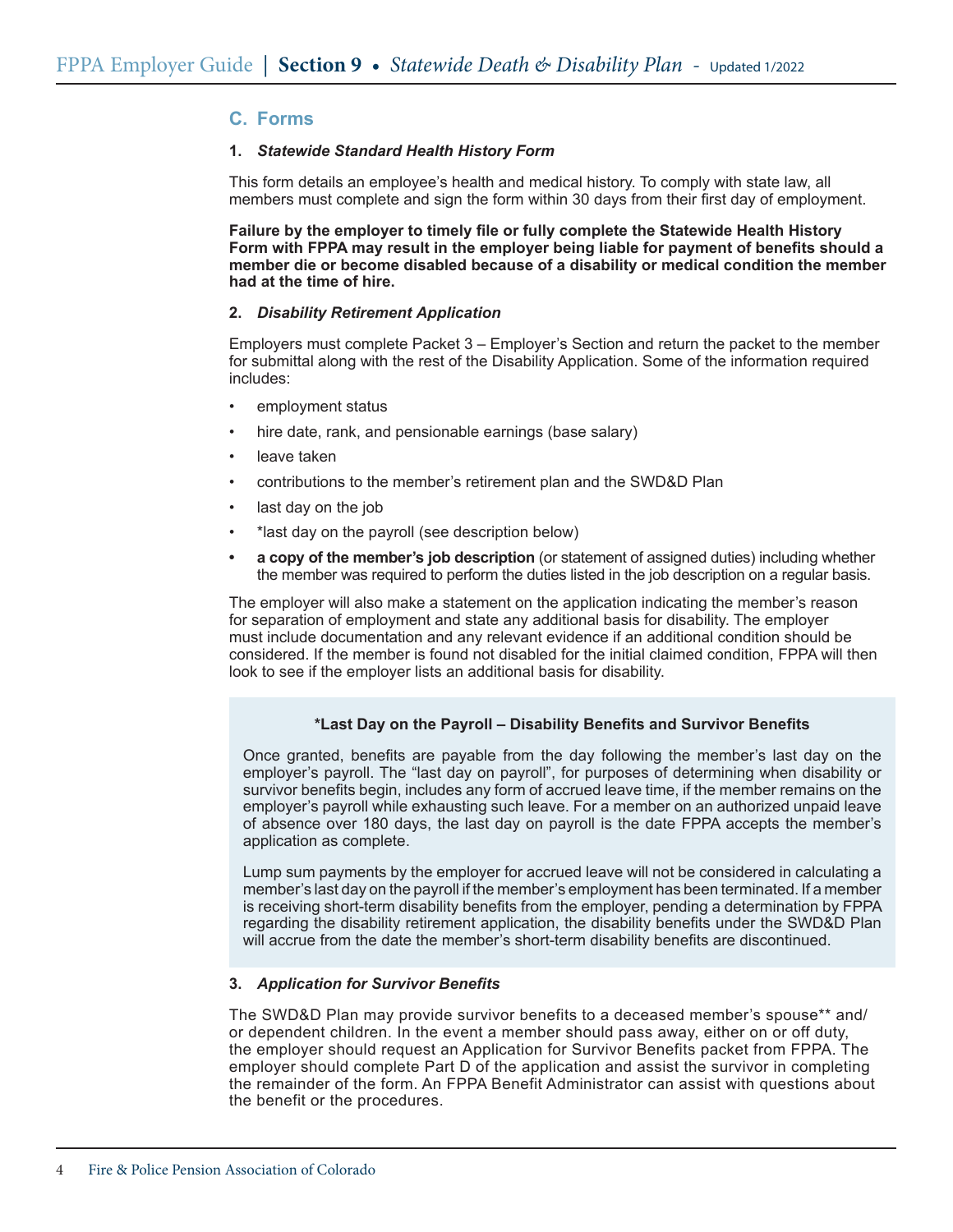Please refer to the State of Colorado definition of "spouse".

\*For purposes of this benefit, spouse also includes a partner in a civil union effective May 1, 2013 - per Colorado Revised Statutes, Title 14, Article 15 - Colorado Civil Union Act(1) "Civil union" means a relationship established by two eligible persons pursuant to this article that entitles them to receive the benefits and protections and be subject to the responsibilities of spouses.

A common law spouse may be eligible for survivor benefits as described under FPPA RULE 402.01 and 402.02.

Also see CRS 31-31-801 and Rule 402 for information on the definition of Dependent Children.

## **D. When a Member Takes a Leave of Absence**

Members or survivors are not eligible for benefits if the member was off the employer's payroll at the time a member becomes disabled or dies as the result of an unauthorized Leave of Absence.

#### **Coverage and Contributions for Authorized Leave of Absence**

Coverage for members hired after January 1, 1997 would only continue if contributions for the member on the authorized Leave of Absence are paid to FPPA. If the monthly contribution is not received by FPPA, then coverage under the SWD&D Plan is suspended.

- If the employer is paying 100 percent of this contribution, please continue to remit the Death & Disability contribution each payroll during the authorized leave using the member's latest pensionable earnings.
- If the contribution is split between the employer and the member or if the member pays the entire contribution, the employer must remit the entire monthly contribution to FPPA for the member to continue coverage under by the SWD&D Plan.
- Members or survivors may not be eligible for benefits if contributions for a member on an authorized leave of absence are not made and the member subsequently becomes disabled or dies.

### **For Members Who Take an Authorized Leave of Absence Pursuant to the Provisions of the Uniformed Services Employment and Reemployment Rights Act (USERRA)**

Members on military leave for service that is covered by USERRA may qualify for a Leave of Absence of up to five years upon payment of the required SWD&D Plan contribution by the employer. Monthly contributions are required to maintain coverage. Any benefits payable under the SWD&D Plan shall be offset by any death or disability benefits received from the military.

The FPPA Board strongly encourages the employer to cover the member entirely during a period of military leave, but leaves this decision to local discretion. Within your contribution reporting process, please notify FPPA which members are on military leave.

For more information regarding Leave of Absence, refer to the home page on the FPPA website at **fppaco.org/PDF/ER/LeaveOfAbsence\_12-31-19.pdf**.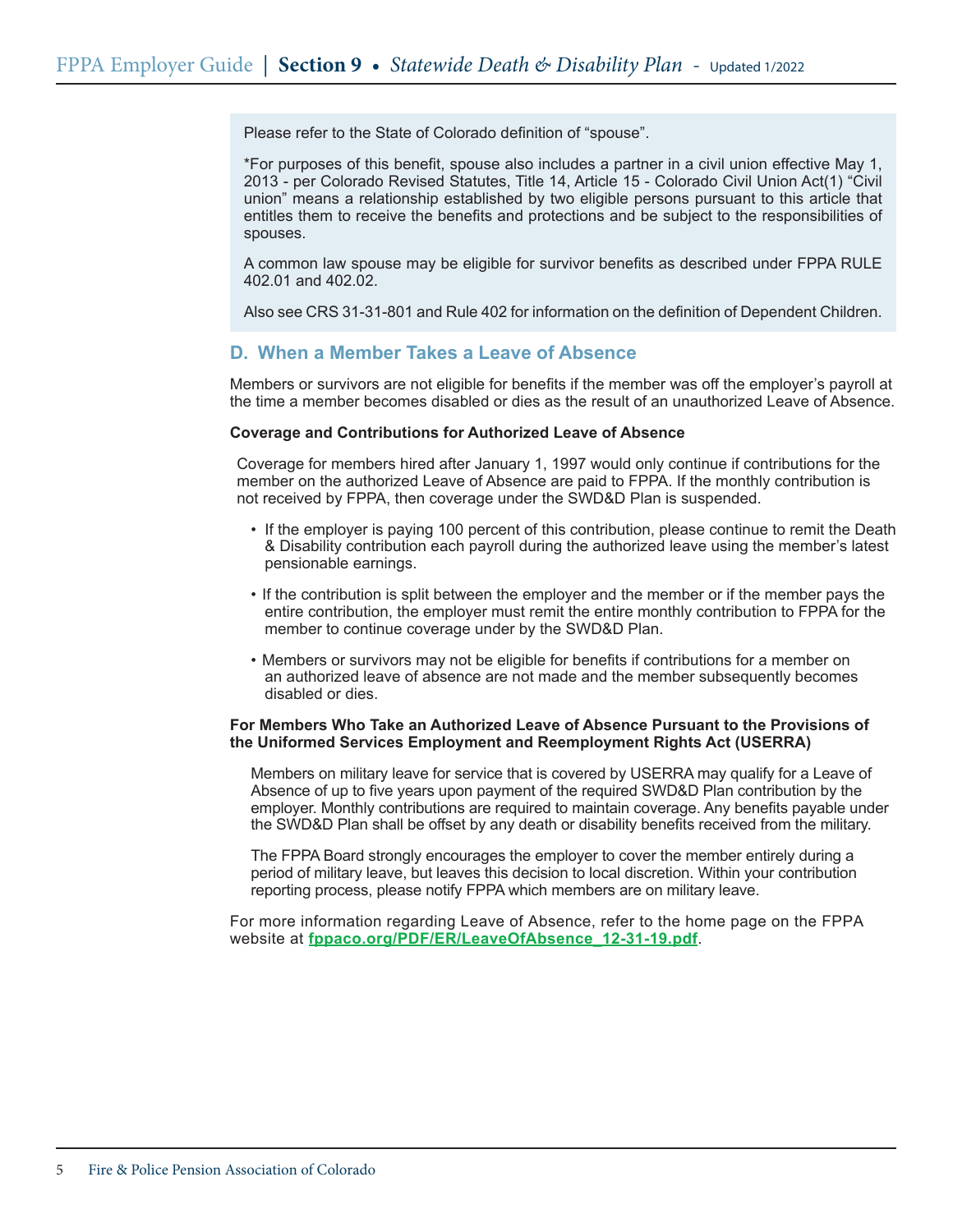# **E. Reinstatement of Employment Following a Temporary Occupational Disability**

Periodic reexaminations may be required for members who are receiving temporary occupational disability benefits. In the event that, upon reexamination within the five-year benefit period, two of three examining physicians agree that the disability ceases to exist (except in the case of psychiatric related disabilities, wherein all three physicians must agree), and FPPA agrees, the member must be restored to active service by his/her former employer if:

- 1. A vacancy exists in the same position the member held prior to retirement; or
- 2. There is a position of equal base pay available. "Equal Base Pay" means base pay that is equal to the current base pay of an active member having the same rank and grade as the disabled member held at the time the disabled member began receiving a disability benefit; or
- 3. The member agrees to accept another available position that may not be the same as or of equal base pay to the member's former position.

If the position to which the member will be restored requires, as a matter of state law, that the member maintain any type of state certification, the employer must hold open any such position, which the member has agreed to accept, for a period not to exceed one year, in order to give the member an opportunity to attain certification, recertification or reactivation of an existing certification. The one-year period may extend beyond the five-year limitation as long as the opening occurs within the five-year period.

If the employer refuses to restore the member to active service, the employer will become responsible for the payment of disability benefits.

If there is a position available, but it is of lesser rank or pay, the member has first right of refusal. If the member refuses the position, the member continues to collect the benefit from the SWD&D Plan.

After five years, an employer has no obligation to rehire a member who has been found no longer disabled by FPPA and the benefit is discontinued.

If a temporary occupational disability ceases to exist and the member is restored to active service with the member's employer, a transfer of funds will be made from the SWD&D Plan to the member's retirement plan. The amount transferred shall be equal to the contribution rate at the time of the member's disability, up to 16% of the member's monthly pensionable earnings.

If the member was in the SWDB Plan, SWDB-SS Plan, SWH – DB and MP Plan, or the CSNHPP Plan, then they will receive service credit for this transfer.

A restored member of a local money purchase plan, which has a contribution rate in excess of 16%, shall have the difference between the amount transferred and the amount that would have been contributed at the excess rate, made up by an additional contribution from the employer. C.R.S. 31-31-805 (2) (i)

Funds not accepted by the member's retirement plan or exceeding IRC limitations shall be paid directly to the member.

# **F. Actuarial Study Information**

FPPA is required to perform an actuarial evaluation on the SWD&D Plan annually. To perform the study, information is sent to each department. Employers must complete all of the requested information and return it to FPPA before the valuation can be completed.

## **G. Annual Audit Verification**

An independent audit is performed every year on the SWD&D Plan. As part of this audit, employers may be requested to verify contribution totals for the active members and benefit payment amounts to the retirees. Employer cooperation in this process is crucial and greatly appreciated by FPPA.